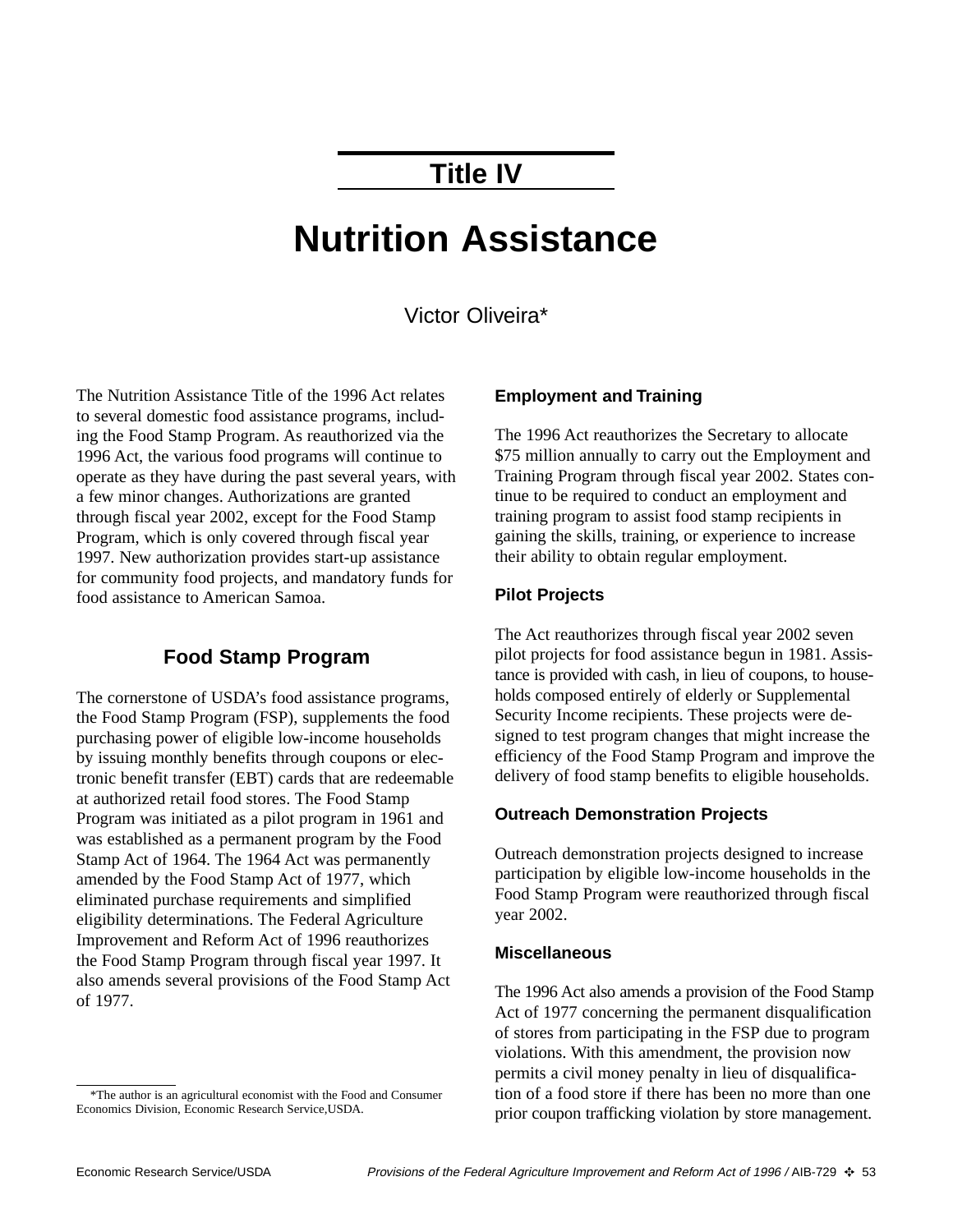#### **Nutrition Assistance Programs**

The Nutrition Assistance Programs for Puerto Rico and American Samoa provide food assistance through block grant funds in lieu of food stamps. The Act reauthorizes the Nutrition Assistance Program in Puerto Rico at the following levels:

| <i>Fiscal</i> year | Million dollars |
|--------------------|-----------------|
| 1996               | 1,143           |
| 1997               | 1,174           |
| 1998               | 1,204           |
| 1999               | 1,236           |
| 2000               | 1,268           |
| 2001               | 1,301           |
| 2002               | 1,335           |

The program in Puerto Rico shall be used to finance 100 percent of the expenditures for food assistance provided to needy persons and 50 percent of the administrative expenses. The level of funding of this program had been \$1,097 million in fiscal year 1994 and \$1,143 million in fiscal year 1995.

The American Samoa nutrition assistance program is authorized as a mandated program through fiscal year 2002, not to exceed the current program level of \$5.3 million per year. These funds are to be used to finance 100 percent of the expenditures for the program.

### **Commodity Supplemental Food Program**

The Commodity Supplemental Food Program (CSFP) was reauthorized through fiscal year 2002. The program provides commodity foods to supplement the diets of low-income infants; children up to age 6; pregnant, postpartum, and breast-feeding women; and persons 60 years of age and older. The 1996 Act also reauthorizes a provision requiring 9 million pounds of cheese and 4 million pounds of nonfat dry milk be transferred to the CSFP, to the extent that Commodity Credit Corporation quantities are available. A new provision requires that not more than 20 percent of any CSFP food funds carried over from a prior year shall be available for administrative expenses of this program.

## **Food Distribution Program on Indian Reservations**

The Food Distribution Program on Indian Reservations provides monthly food packages primarily for Native Americans who live on or near Indian reservations. This program is an alternative food assistance program for Native Americans who cannot or choose not to participate in the Food Stamp Program. The Act reauthorizes the program through fiscal year 2002.

### **The Emergency Food Assistance Program**

The Act reauthorizes The Emergency Food Assistance Program (TEFAP) through fiscal year 2002. TEFAP provides needy Americans with USDA-donated foods through local agencies such as food banks, shelters, and soup kitchens.

#### **Soup Kitchen and Food Bank Program**

Authorization of the Soup Kitchen and Food Bank Program was extended through fiscal year 2002. The program provides commodities from USDA surplus stocks and purchases food for distribution to eligible cooperators including orphanages, homes for the elderly, temporary shelters, and hospitals.

## **National Commodity Processing**

The National Commodity Processing Program was reauthorized through fiscal year 2002. Under the program, the Secretary encourages consumption of surplus commodities through agreements with private companies to reprocess commodities into end-food products for use by eligible recipient agencies who pay the expense of reprocessing.

## **Community Food Projects**

New authority is granted to the Secretary to make grants to assist eligible private nonprofit entities in